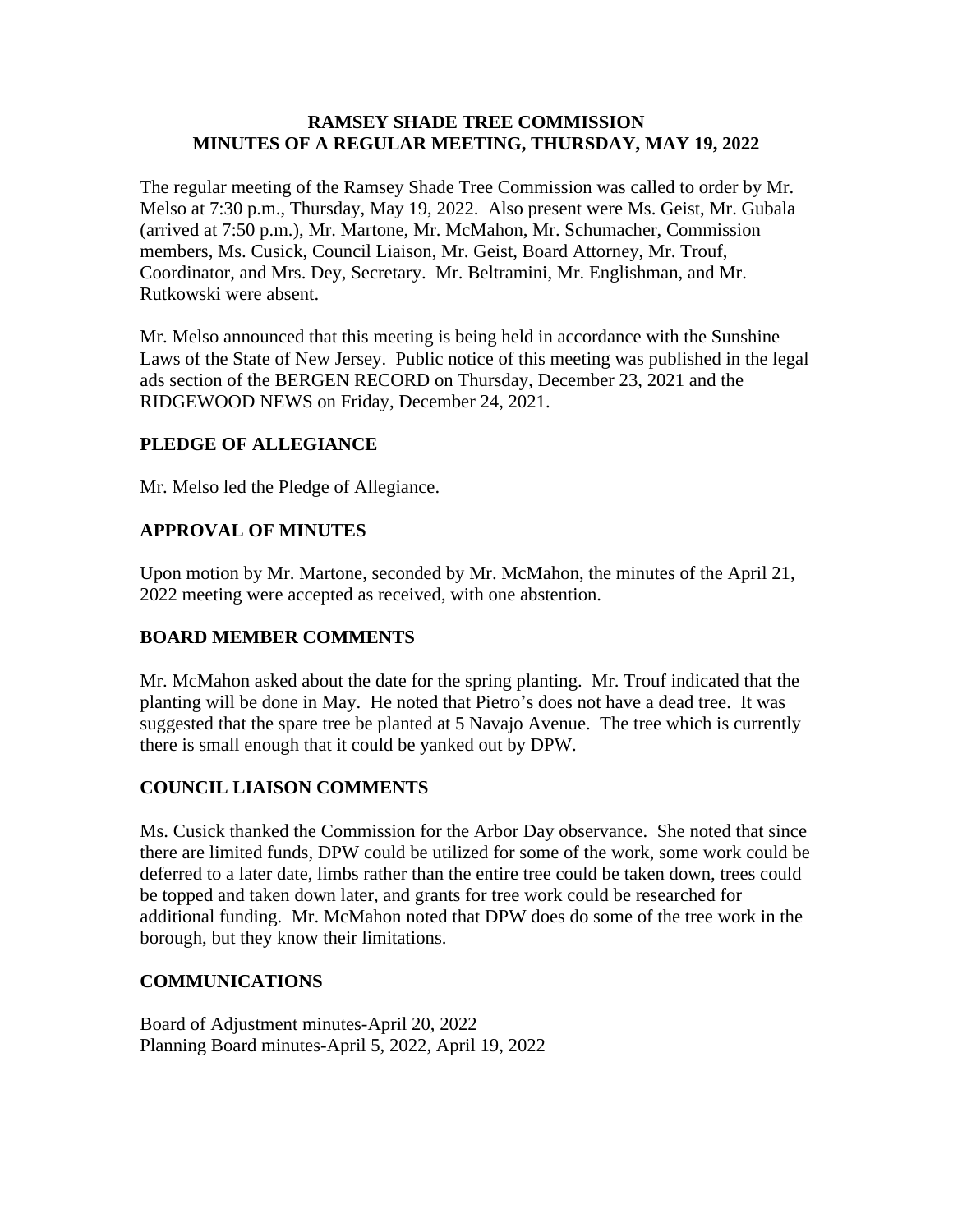### **TREE REMOVAL APPLICATIONS**

### **27 Joshua Drive, Block 1404, Lot 10.27**

Mr. Martone reported that the trees slated for removal at the residence are either sickly or badly twisted. Upon motion by Mr. Martone, seconded by Mr. McMahon, the removal of thirteen trees was unanimously approved.

|                            | Yes | N <sub>o</sub> | Abstain | Absent |
|----------------------------|-----|----------------|---------|--------|
| Mr. Beltramini             |     |                |         | X      |
| Ms. Geist                  | X   |                |         |        |
| Mr. Gubala                 |     |                | X       |        |
| Mr. Martone, Vice-Chairman | X   |                |         |        |
| Mr. McMahon                | X   |                |         |        |
| Mr. Schumacher             | X   |                |         |        |
| Mr. Melso, Chairman        | X   |                |         |        |
| Mr. Englishman, Alt. 1     |     |                |         |        |
| Mr. Rutkowski, Alt. 2      |     |                |         |        |

#### **397 Elbert Street, Block 1302, Lot 11.02**

Mr. and Mrs. Colin Thurston were present to explain the proposed tree removal at their home. Originally, they had planned to ask for the removal of thirty-six trees but when they walked the property with Mr. Martone it was decided to save four of the thirty-six trees. Of the thirty-two trees to be removed, seven are dead, six are too close to the home, and the nineteen others have various defects. The trees need to be marked. Eventually some landscaping will be done on the property. The stumps will be ground. Perfect Cut is doing the work; the Thurstons were instructed to ask for his insurance. Upon motion by Mr. Martone, seconded by Mr. McMahon, the removal of thirty-two trees was unanimously approved, subject to the necessary labelling of the trees.

|                            | Yes | N <sub>0</sub> | Abstain | Absent |
|----------------------------|-----|----------------|---------|--------|
| Mr. Beltramini             |     |                |         | X      |
| Ms. Geist                  | X   |                |         |        |
| Mr. Gubala                 | X   |                |         |        |
| Mr. Martone, Vice-Chairman | X   |                |         |        |
| Mr. McMahon                | X   |                |         |        |
| Mr. Schumacher             | X   |                |         |        |
| Mr. Melso, Chairman        | X   |                |         |        |
| Mr. Englishman, Alt. 1     |     |                |         | X      |
| Mr. Rutkowski, Alt. 2      |     |                |         |        |

#### **SITE PLAN REVIEW**-None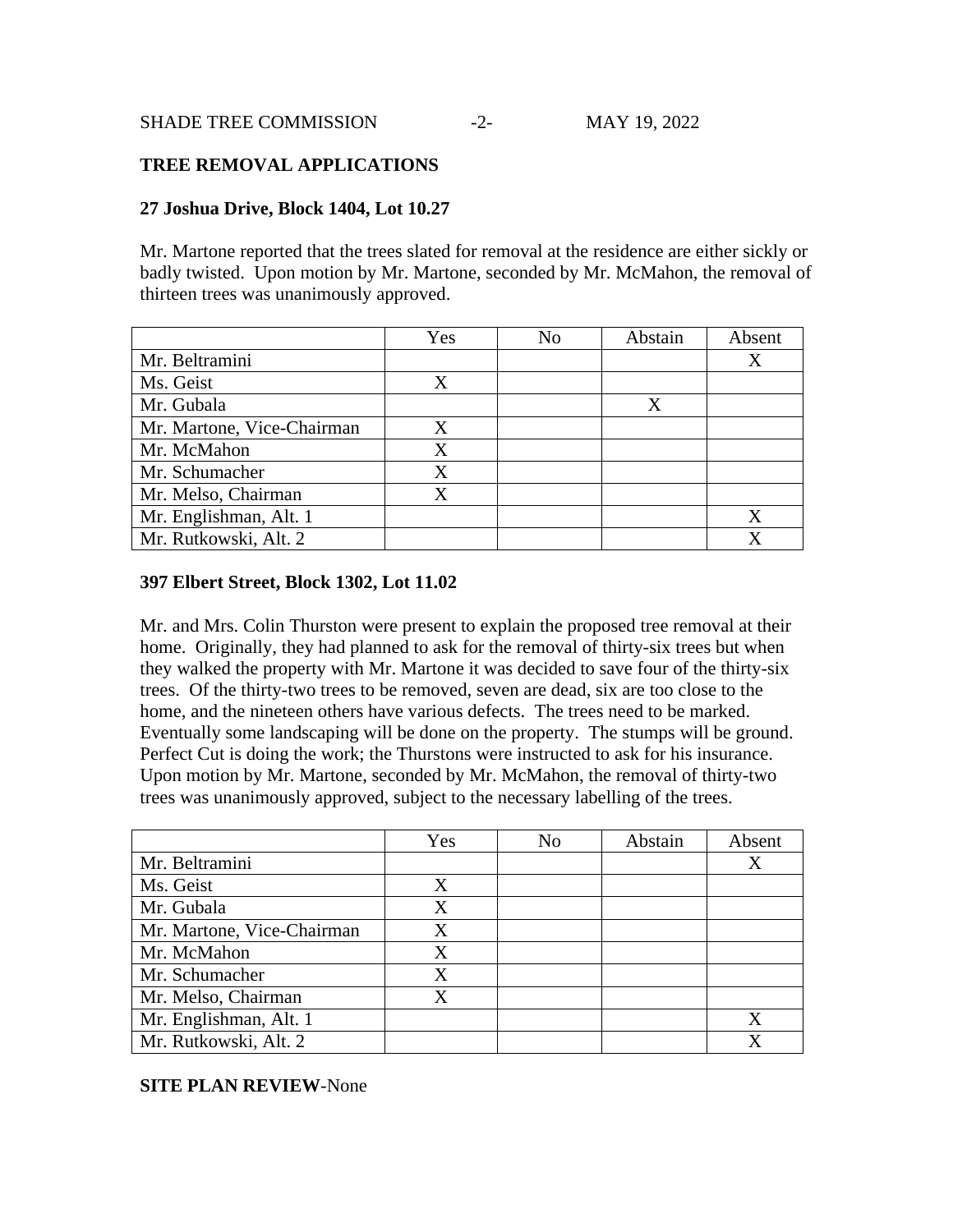### **TREE REMOVAL PERMIT VIOLATIONS**-None

### **LANDSCAPING PLAN REVIEW-**None

### **RESIDENTIAL SITE INSPECTIONS**

All trees must be marked and there must be a decision about what to do with the stumps. Work order #3 is done. At this point, there is \$55,000 left to spend.

The resident at 48 Manor Drive was not in attendance. The issue regarding overhanging branches of an oak tree is not a Shade Tree matter but rather something which needs to be worked out between the neighbors.

Work Order #3

**134 Elbert Street-**Dead wood will be removed from the right-of-way side.

**60 Abbey Court-**The spider branches will be removed from the trunks on two trees.

**260 Grove Street (Green Acres)-**Two trees will be dropped; the stumps should be left.

**70 Blauvelt Avenue (next to Green Acres)-**Two trees will be removed.

**12 Elbert Street (across in Green Acres)-**One tree will be removed.

**30 Cobblestone Lane-**One tree will be removed.

**372 Canterbury Drive-**A branch over the roadway as well as any dead branches will be removed.

**70 Maple Street-**Seven trees will be removed.

**7 Mohawk Drive-**Dead wood will be removed from the tree.

**17 Thornhill Drive-**One tree will be removed.

**169 Twinbrook Court-**One tree will be removed.

**77 Fuhrman Avenue-**One tree will be removed.

**35 Hosking Way-**Three trees will be removed.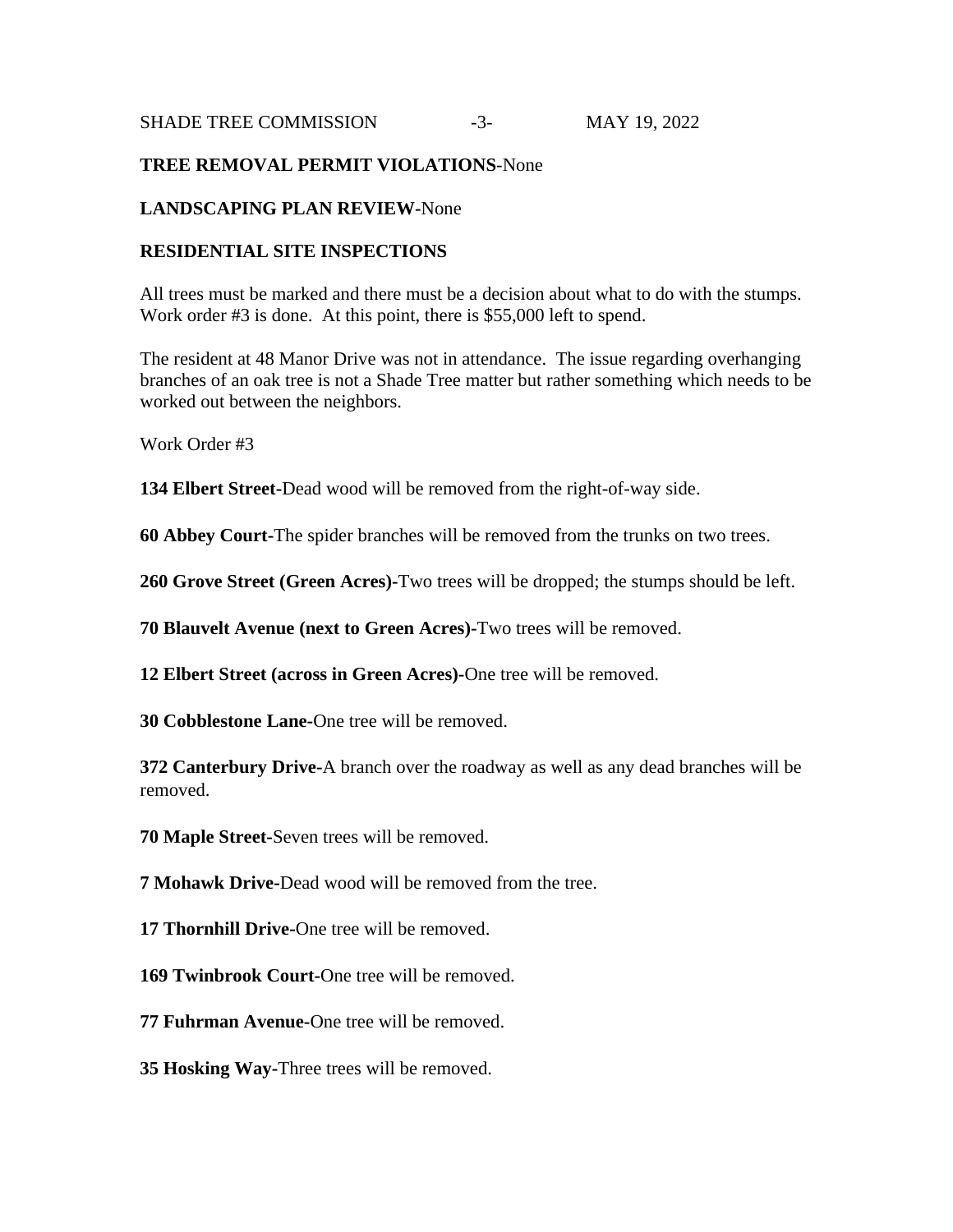SHADE TREE COMMISSION  $-4$ - MAY 19, 2022

**39 Hosking Way-**Three trees will be removed.

**38 Hosking Way-**Two trees will be removed.

**4 Manor Drive-**One tree will be removed.

**7 Manor Drive-**One tree will be removed.

**126 Center Street (across the street)-**The tree will be elevated and dead wood will be removed.

**23 Cobblestone Lane (easement next to address)-**The tree will be removed.

**34 Linden Street (behind on the bikepath)-**The tree will be removed; the stump should be left.

Work Order #4

**36 New Street-**One tree will be removed.

**78 Ronald Court (rear yard on Abbey Court)-**Two trees will be removed.

**16 Woods Road-**One tree will be removed.

# **COMMERCIAL SITE INSPECTIONS**

Mr. Melso reminded the Commissioners to keep their eyes open for any issues at the various commercial sites within their zones.

There might be a violation at 87 and 99 Spring Street, Block 3608, Lots 11 and 12, Ramsey Auto Group. Their presentation was tabled until June.

Mr. McMahon inspected and is okay with the work that has been done at Brothers BBQ (900 Route 17N, Block 4702, Lot 1). The front (phase one) is complete. The irrigation is in. Phase two must be completed by October 15<sup>th</sup>. Mr. Geist will send Ms. Sarna an email indicating that the Shade Tree Commission is pleased with the work which has been done, noting that the lawn should be maintained. Mr. Trouf has also sent an e-mail.

It was noted that the property at Triangle Plaza has been mowed.